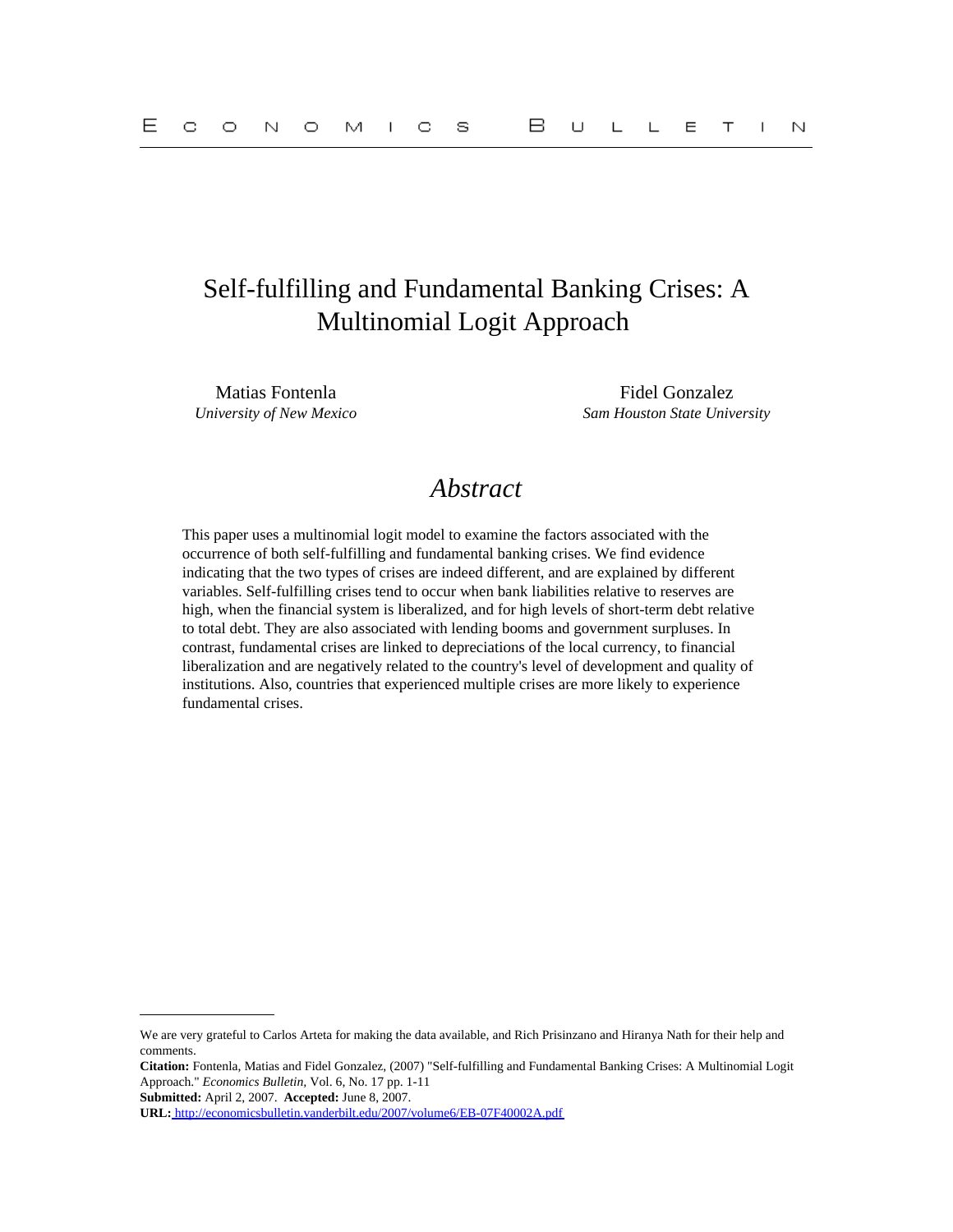#### 1. Introduction

There are two main theoretical views for the causes of banking crises. The fundamental banking crises view is that they are the consequence of poor economic performance (see Chari and Jagannathan 1988, Jacklin and Bhattacharya 1988, and Allen and Gale 1998). The self-fulfilling view is that bank runs are the result of multiple equilibria, where a panic is the realization of a bad equilibrium caused by self-fulfilling expectations (see Diamond and Dybvig 1983, Freeman 1988 and Peck and Shell 2003).

The goal of this paper is to investigate the factors that may be associated with selffulfilling and fundamental banking crises. Fontenta (2006) finds that policy implications may be different depending on the type of crises an economy faces. Thus, identifying the particular characteristics to each type of crisis becomes critical. If banking crises are due to fundamentals, then macroeconomic stabilization policies should be crucial to prevent such occurrences. On the other hand, if a crisis is due to multiple equilibria, then policies conductive to eliminate indeterminacies and volatility may be the adequate government measure.

Previous empirical work that addresses the divergence in the theoretical literature has been mixed. Gorton (1988) finds that during 1863-1914 panics were caused by fundamentals. Demirgüç-Kunt and Detragiache (1998) confirm Gorton's findings for a sample of countries for the 1980-94 period. In contrast, Boyd, Gomis, Kwack and Smith (2001) find that banking crises may often be the outcome of bad realizations of sunspot equilibria.

In this paper, we construct an index that differentiates between the two types of crises. This allows us to use a multinomial logit model, instead of the previously used binomial logit, to investigate the determinants of self-fulfilling and fundamental banking crises. We find evidence indicating that the two types of crises are indeed different, and are explained by different variables. In particular, we find that self-fulfilling crises tend to occur when bank liabilities relative to reserves are high, for periods of rapid domestic credit growth and when the financial system is liberalized. In addition, self-fulfilling crises are associated with government surpluses and high levels of short-term debt relative to total debt. In contrast, fundamental crises are linked to depreciations of the local currency, to financial liberalization and to the country's GNP per capita. Also, countries that experienced multiple crises are more likely to experience fundamental crises. Finally, by accounting for the possibility of self-fulfilling crises, our results provide better support to existing self-fulfilling theoretical models. In particular, our results agree with the self-fulfilling theoretic models mentioned above, and more generally to financial crises models such as Calvo and Mendoza (1996), and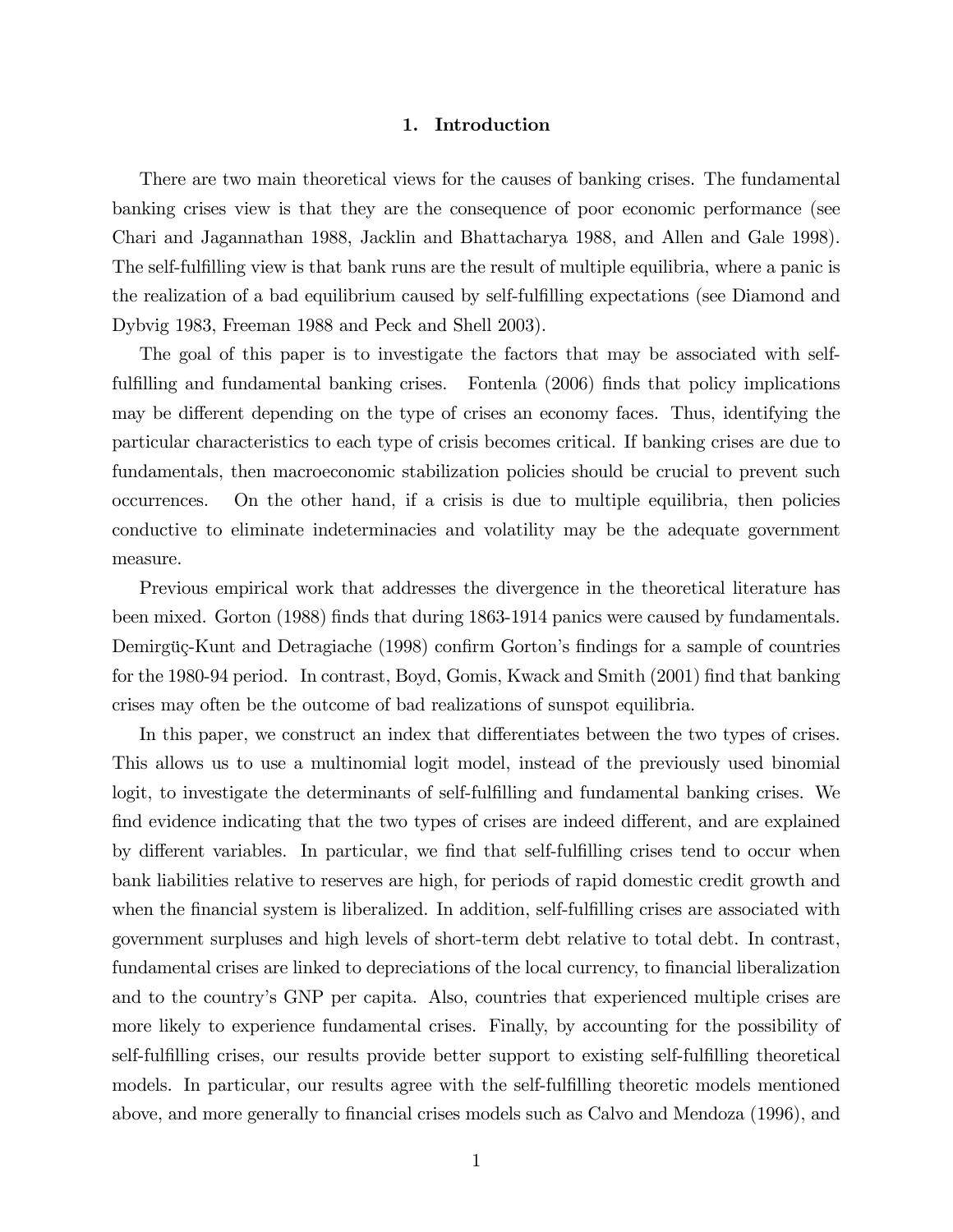Cole and Kehoe (2001).

#### 2. Identifying types of Crises

In order to categorize banking crises as fundamental or self-fulling we construct a banking crisis index, following similar work by Eichengreen, Rose and Wyplosz (1996) and Kaminsky and Reinhart (1999). Eichengreen, Rose and Wyplosz (1996) create an index of exchange rate speculative pressure by creating a weighted average of exchange rate changes, reserves and interest rate changes. Kaminsky and Reinhart (1999) create a similar index based on exchange rate and reserve changes.

We identify a fundamental crisis when macroeconomic fundamentals are adverse, such as negative or weak GDP growth, excessively high real interest rates and high inflation. On the other hand, when GDP growth is high, and interest rates and ináation are low, we label it a self-fulfilling crisis. The banking crises index  $(I_t)$  is constructed by calculating a weighted average of lagged real GDP growth, real interest rates  $(ri)$  and inflation  $(\pi)$  for the systemic crises identified by Caprio et al (2005). The three components of the index are weighted by their standard deviation (denoted by  $\sigma$ ) so that their conditional volatilities are equal.

$$
I_t = \frac{GDP_{t-1}}{\sigma_{GDP}} - \left| \frac{ri_{t-1}}{\sigma_{ri}} \right| - \left| \frac{\pi_{t-1}}{\sigma_{\pi}} \right| \tag{1}
$$

When this index falls below a threshold  $(I_f)$ , we identify it as a fundamental crisis and create a dummy variable for the type of banking crises  $(C)$  as follows:

$$
C = \begin{cases} 0 & \text{if no banking crisis occurred} \\ 1 & \text{if } I_t < I_f \quad \text{fundamental banking crisis} \\ 2 & \text{if } I_t \ge I_f \quad \text{self-fulfilling banking crisis} \end{cases} \tag{2}
$$

For our dataset we set  $I_f = 0.8$  which corresponds to GDP growth around 4\%, values of real interest rates around  $10\%$  and inflation rates of  $7\%$ . Given the ad-hoc nature of this threshold, we conduct sensitivity analysis to see how lowering or raising this threshold matters. We find the conclusions to be robust. We do not report them here due to space limitations.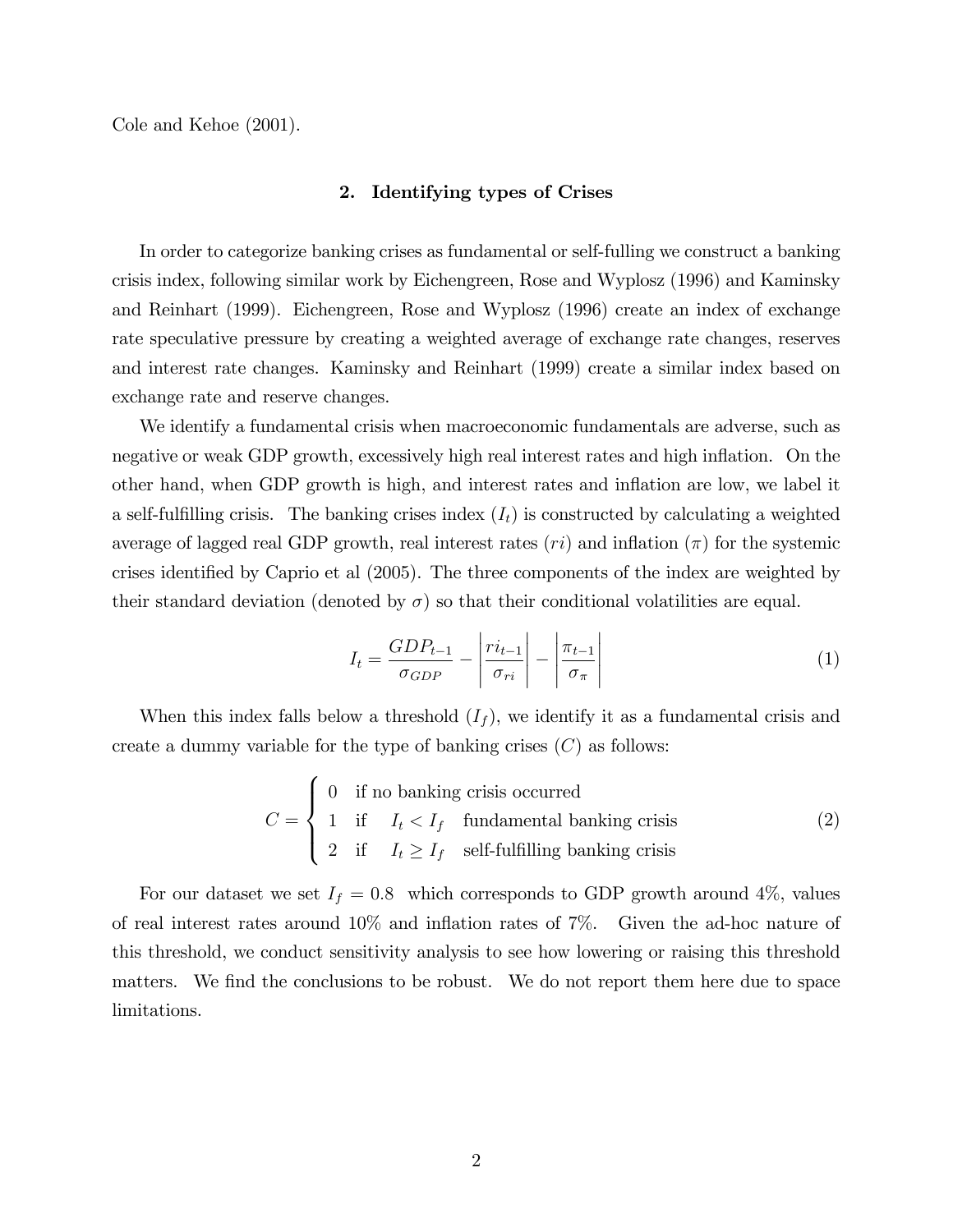### 3. Estimation and Explanatory Variables

In order to investigate self-fulfilling and fundamental banking crises we regress our type of banking crises dummy  $C$  against a set of explanatory variables chosen to reflect both theory and previous empirical work. We lag all variables by one period in order to rule out reverse causality. The following are the explanatory variables used in our analysis:

Ratio of M2 to foreign reserves (RM2): this variable is intended to measure vulnerability to capital outflows. M2 may be thought as a proxy for liabilities of the banking system. When M2 exceeds foreign reserves, a negative money demand shock, perhaps self-fulfilling, may render fixed exchange rates implausible (Calvo and Mendoza, 1996).

Depreciation rate relative to the US dollar (DP): this intends to capture the extent to which sharp depreciations may cause crises in countries over exposed to foreign exchange risk.

Domestic credit growth (DMC): this is used to account for the view that bank lending booms may precede crises.

Government surplus to GDP (GS): this variables signals the ability of governments to repay their debts.

Ratio of short-term debt to total debt (ST): high levels may generate fear of default, which becomes self-fulfilling.

GNP per capita (GNPP): this is considered as a proxy for the development of the financial system and quality of institutions, as these variables are thought to be positively correlated with GNP per capita.

**Financial liberalization dummy (FL):** previous empirical work finds that financial liberalization significantly increases the probability of banking crises. In general, higher capital flows may increase volatility and allow for foreign exchange risk.

Multiple crises country dummy (MC): according to Boyd et. al. (2001) the determinants of a crisis is different in countries that have experienced only one crisis in the last 25 years versus those that have had repeated crises.

Fixed (FE) and floating exchange (FLE) rate dummy: fixed exchange rates have often been linked to banking crises, because they may induce banks to excessively borrow abroad. Floating exchange rates, on the other hand, may be viewed as generating exchange risk and adding another layer of uncertainty to banks (see Eichengreen and Arteta 2002).

Northern interest (NI) rate and OECD growth (OEG): these two variables are included to account for real external effects, since changes in capital flows may respond to changes in world interest rates and output growth.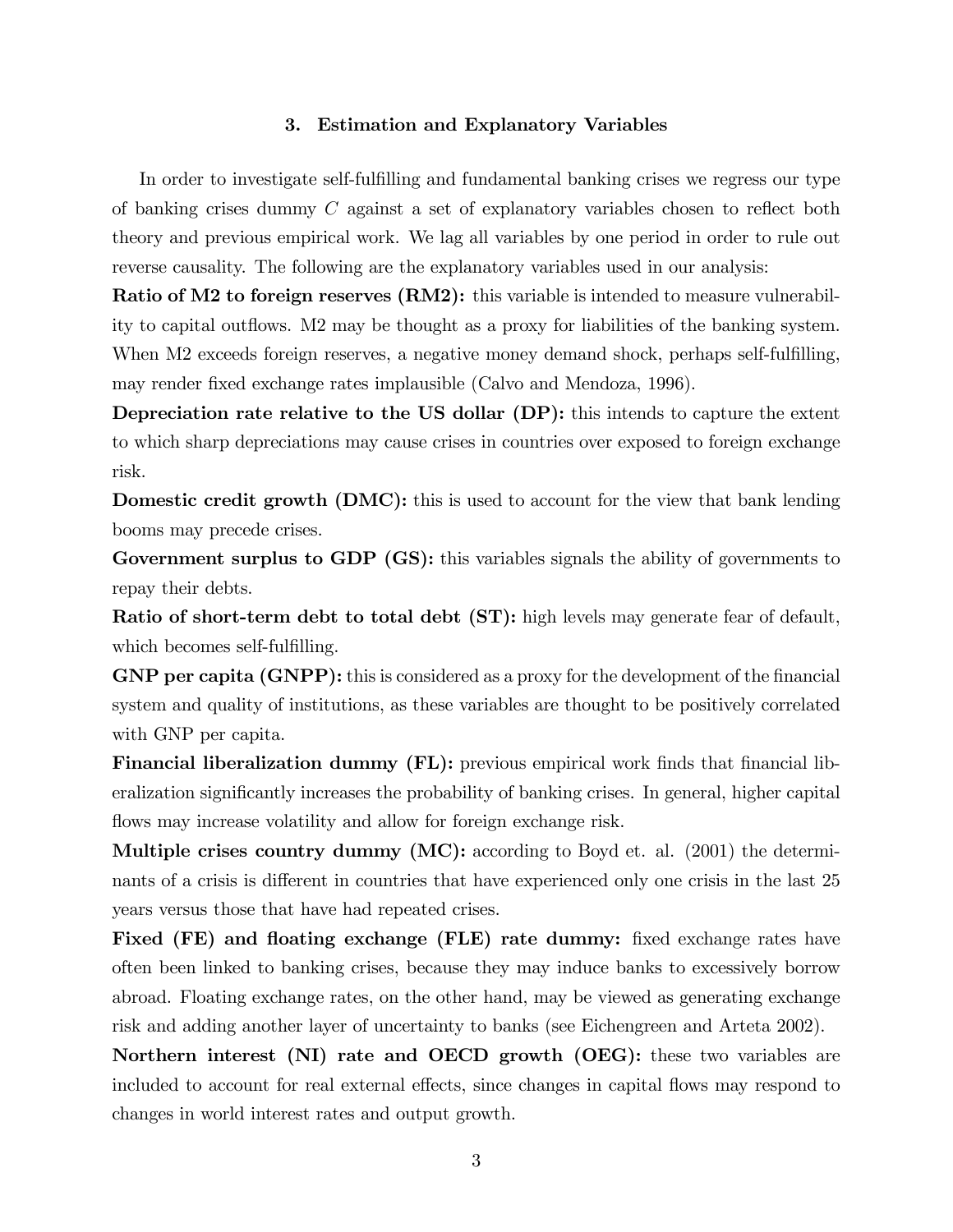Changes in terms of trade (TT): this variable accounts for external shocks in trade that may cause financial distress.

The baseline model for the multinomial logit considers the first seven explanatory variables as follows:

$$
C_{t} = \alpha + \beta_{1}DP_{t-1} + \beta_{2}RM2_{t-1} + \beta_{3}DCG_{t-1} + \beta_{4}GS_{t-1} + \beta_{5}ST_{t-1}
$$
  
 
$$
+ \beta_{6}GNPP_{t-1} + \delta_{1}FL
$$
 (3)

We consider five possible specifications. The first one is given by the baseline model of equation (3). The second specification includes the dummy for countries that experienced multiple crises. The third model includes two dummy variables for floating and fixed exchange rate regimes. In the fourth model we add the terms of trade to test for external factors that may cause banking crises. The last specification includes both northern interest rates and OECD growth rates.

### 4. Banking Crises Data

The data covers the period 1974-1997 for 51 developing countries, which includes the important Latin American and Asian crises of the late 90's. Following previous literature, we exclude centrally planned economies and high income OECD countries. The identification and dating of banking crises is taken from Caprio et al (2005). There are 84 systemic banking crises in our period. Since crises often last several years, we consider only the first observation for each systemic banking crisis, in order to prevent reverse causality. The data sources for the index and explanatory variables are primarily obtained from the International Financial Statistics (IMF), and the World Development Indicators (World Bank).

#### 5. Results

In order to compare the multinomial approach to previous work we start by obtaining the results for a binomial logit. The binomial logit uses the same explanatory variables as in equation (3) but the dependent variable is changed to show whether there is a banking crises or not regardless of the type. Table 1 presents the solution for the baseline model and the other four specifications. The ratio of M2 to foreign exchange reserves, financial liberalization and domestic credit growth are significant across all specifications. These results confirm previous work by Demirgüç-Kunt and Detragiache (1998) and Eichengreen and Arteta (2002).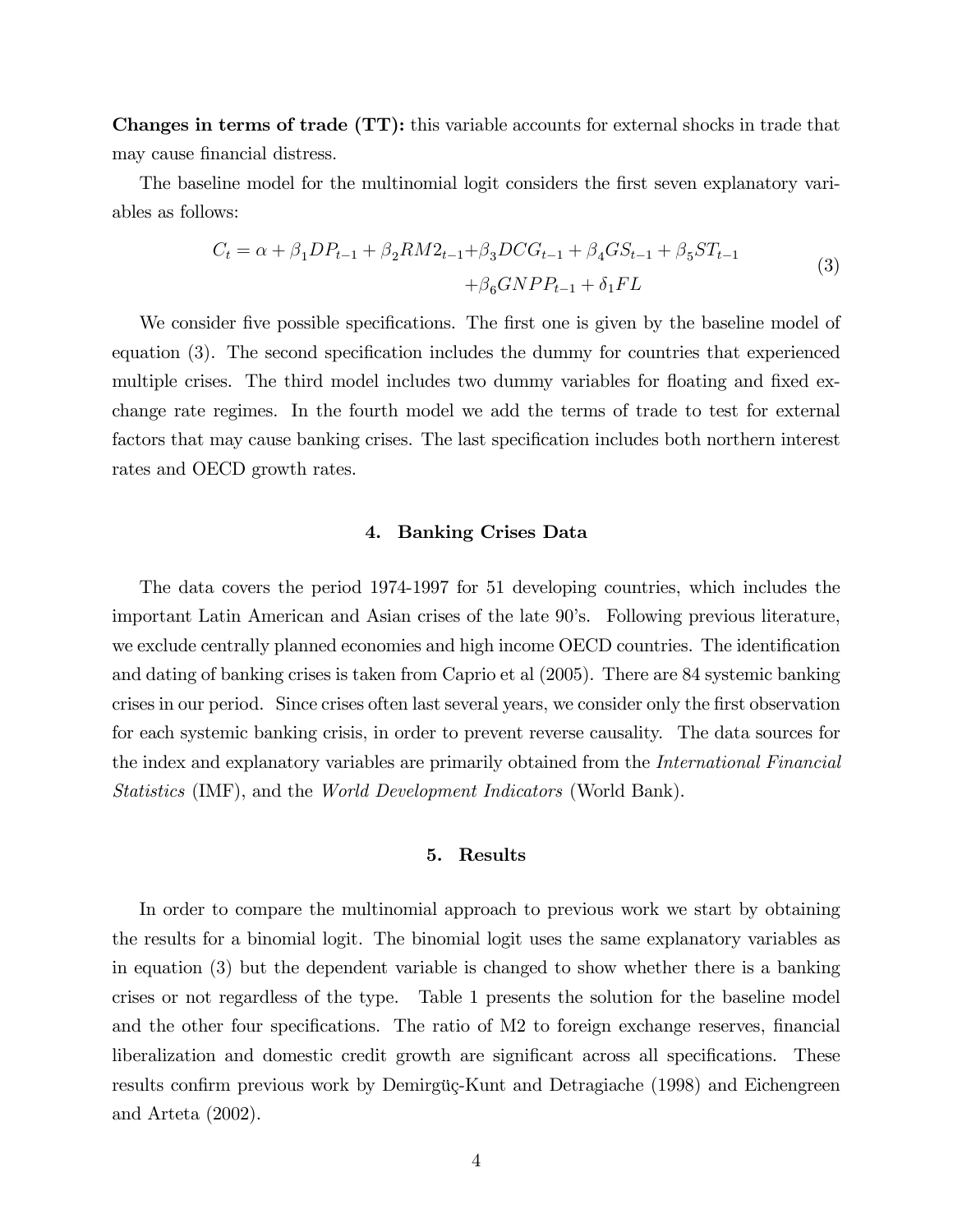The next step is to divide crises into self-fulfilling and fundamental according to our index and solve the multinomial logit regressions. Tables 2 and 3 present the results of the five regressions outlined in the previous section. We reject the hypothesis that the coefficients of the independent variables are jointly equal to zero at the 1 percent level in all regressions. Furthermore, in the baseline regression the hypothesis that self-fulfilling and fundamental crises are equal is rejected at the  $1\%$  significance level. For the other four specifications we reject that self-fulfilling and fundamental crises are equal at least the  $5\%$  level. These results suggests that all banking crises are not alike, and perhaps both self-fulfilling and fundamental theories are correct.

In all multinomial logit regressions, the coefficient for the rate of currency depreciation is negative (appreciation) but not significant for self-fulfilling crises. In contrast, the rate of depreciation is positively associated with a higher probability of fundamental crises. The coefficient is significant at the  $5\%$  level for all specifications. Notice that for the binomial logit regressions in Table 1, depreciation shows no significant effect for most regressions.

The ratio of M2 to gross international reserves is positive and highly significant for all self-fulfilling crises, but loses significance for fundamental crises. While the significance of this variable is also picked up in the binomial regressions, the results given by accounting for both types of crises provides stronger support to self-fulfilling theoretical models such as Calvo and Mendoza (1996). The rate of domestic credit growth tells a similar story, it is positively associated with self-fulfilling banking crises while it shows no effect for fundamental crises. This supports the idea that lending booms may have played an important role in selffulfilling events. The financial liberalization dummy is strongly significant in the binomial logit specification, and continues to be significant across both types of crises when we run multinomial logit regressions. This suggests that financial liberalization may be conducive to the existence of indeterminacies and excess volatility, and may also have direct effects on bank's balance sheets through increased competition and risk taking. Government budget surplus as a percent of GDP is positive and significant at the  $5\%$  confidence level for all self-fulfilling crises, except when the multiple crises dummy is introduced. For fundamental crises the coefficient is not significant. This result sheds light over previous empirical work that is not able to explain that budget surpluses, rather than deficits, are associated with banking crises. Our interpretation is that budget surpluses support the notion that it is not fundamentals that are causing these group of crises.

Short term debt to total debt is positive and significant at the  $5\%$  level for all self-fulfilling crises, and negative and insignificant for fundamental crises. This result provides strong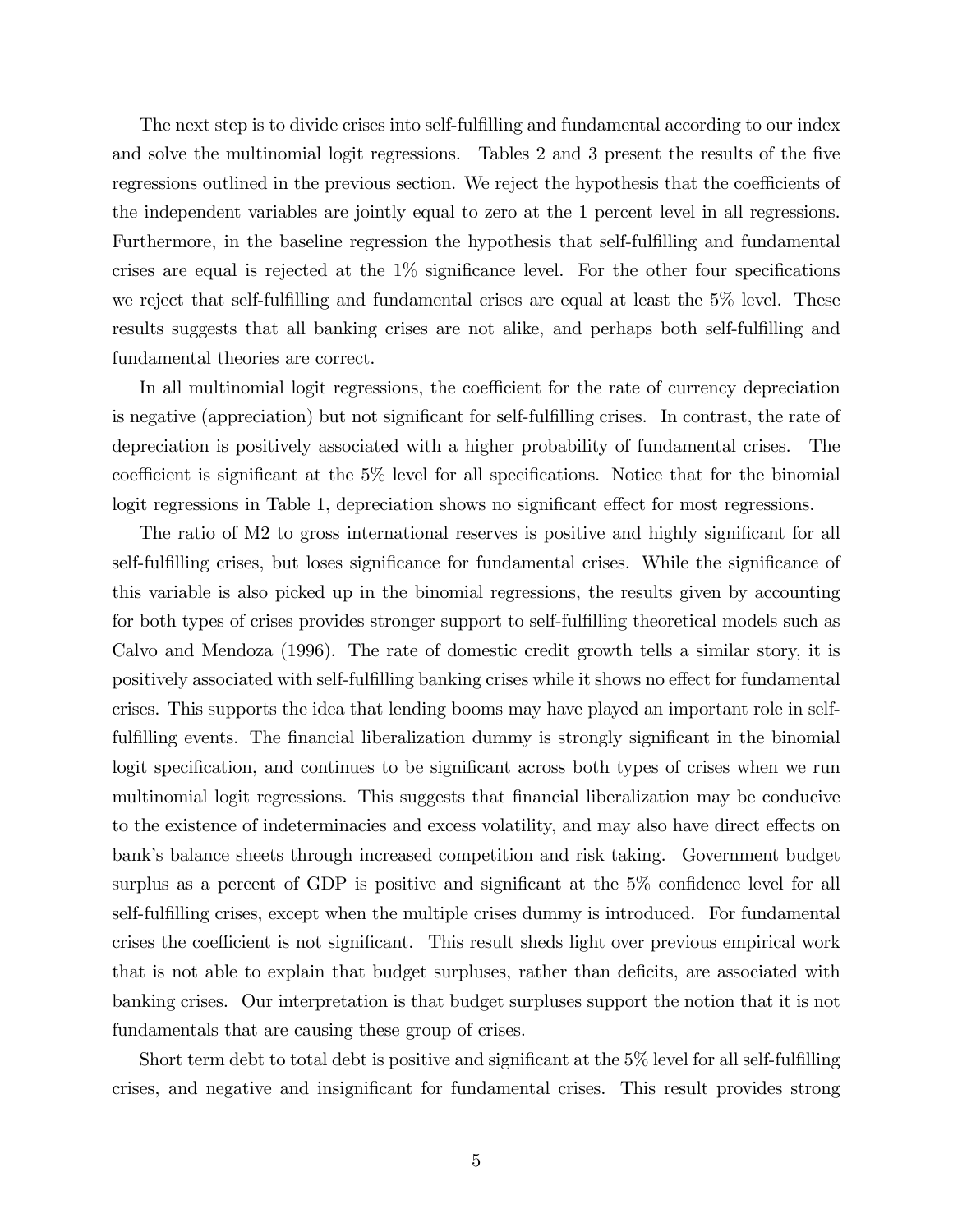support for Cole and Kehoe (2001) theoretical model of self-fulfilling debt crises. We find support for the belief that less developed countries, or countries with weaker institutions, are more prone to fundamental crises, as proxied by GNP per capita. This variable is negative and significant at the 10% level for fundamental crises except when terms of trade changes are introduced, and shows no effect for self-fulfilling crises. When we introduce the multiple crises dummy, we find support for the idea that countries that experienced multiple banking crises are more vulnerable to fundamental crises.

#### 6. Conclusions

This paper follows a multinomial logit approach to differentiate between fundamental and self-fulfilling crises. We find strong evidence indicating that the two types of crises are indeed different, and are explained by different variables. Self-fulfilling crises tend to occur when M2 relative to reserves is high, for periods of rapid domestic credit growth and when the financial system is liberalized. In addition, self-fulfilling crises are associated with government surpluses and high levels of short-term debt relative to total debt, results that are not present in the binomial logit model. In contrast, fundamental crises are linked to depreciations of the local currency, to financial liberalization and to the country's level of development as proxied by GNP per capita. Furthermore, countries that experienced multiple crises are more likely to experience fundamental crises. These results agree with theoretical models such as Diamond and Dybvig (1983), Calvo and Mendoza (1996), and Cole and Kehoe  $(2001)$ .

#### References

Allen, F. and D. Gale (1998) "Optimal Financial Crises" Journal of Finance 53, 4, 1245-1284.

Boyd, John H., P. Gomis, S. Kwak, and B. D. Smith (2001) "A User's Guide to Banking Crises" manuscript.

Calvo, G. A. and E. G. Mendoza (1996) "Mexico's Balance of Payment's Crisis: a Chronicle of a Death Foretold" Journal of International Economics 41, 235-264.

Caprio, G., D. Klingebiel, L. Leaven and G. Noguera (2005) "Banking Crisis Database" in *Systemic Financial Crises* by P. Honohan and L. Leaven, Eds., Cambridge U. Press.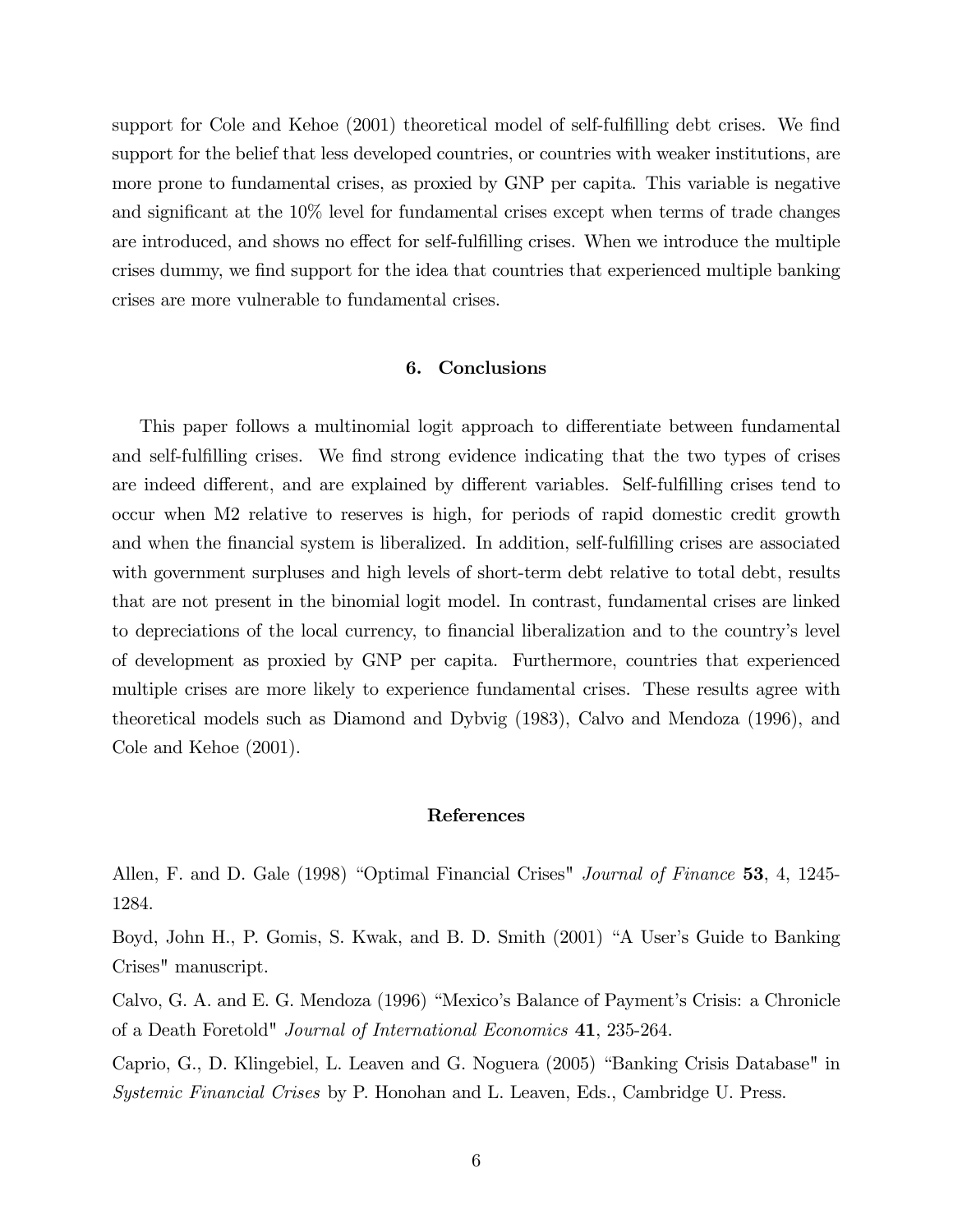Chari, V. V., and R. Jagannathan (1998) "Banking Panics, Information, and Rational Expectations Equilibrium" Journal of Finance 43, 3, 749-761.

Cole, H. L. and T. J. Kehoe (2001) "Self-Fulfilling Debt Crises" Review of Economic Studies 67, 91-116.

Demirgüç-Kunt, A. and E. Detragiache (1998) "The Determinants of Banking Crises in Developing and Developed Countries" IMF Staff Papers 45, 1, 81-109.

Diamond, D. and P. Dybvig (1983) "Bank Runs, Deposit Insurance and Liquidity" Journal of Political Economy 85, 191-206.

Eichengreen, B. and C. Arteta (2002) "Banking Crises in Emerging Markets: Presumptions and Evidence" in Financial policies in emerging markets by M. I. Blejer and M. Skreb, Eds., MIT Press, 47-94.

Eichengreen, B., A. Rose and C. Wyplosz (1996) "Speculative Attacks on Pegged Exchange Rates" in The New Transatlantic Economy by Canzoneri, Ethier and Grilli, Eds., 191-228.

Fontenla, Matias (2006) "Sunspots and Fundamental Bank Runs" El Trimestre Económico 289, 67-86.

Freeman, Scott (1988) "Banking as the Provision of Liquidity" Journal of Business, 61, 45-64.

Gorton, Gary (1988) "Banking Panics and Business Cycles" Oxford Economic Papers 40, 751-781.

Jacklin, C.J. and S. Bhattacharya (1988) "Distinguishing Panics and Information Based Bank Runs: Welfare and Policy Implications" *Journal of Political Economy* **96**, 3, 568-591.

Kaminsky, G. and C. Reinhart (1999) "The Twin Crises: The Causes of Banking and Balance-of-Payments Problems" American Economic Review, 89, 3, 473-500.

Peck, J. and K. Shell (2003) "Equilibrium Bank Runs" Journal of Political Economy 111, 103-123.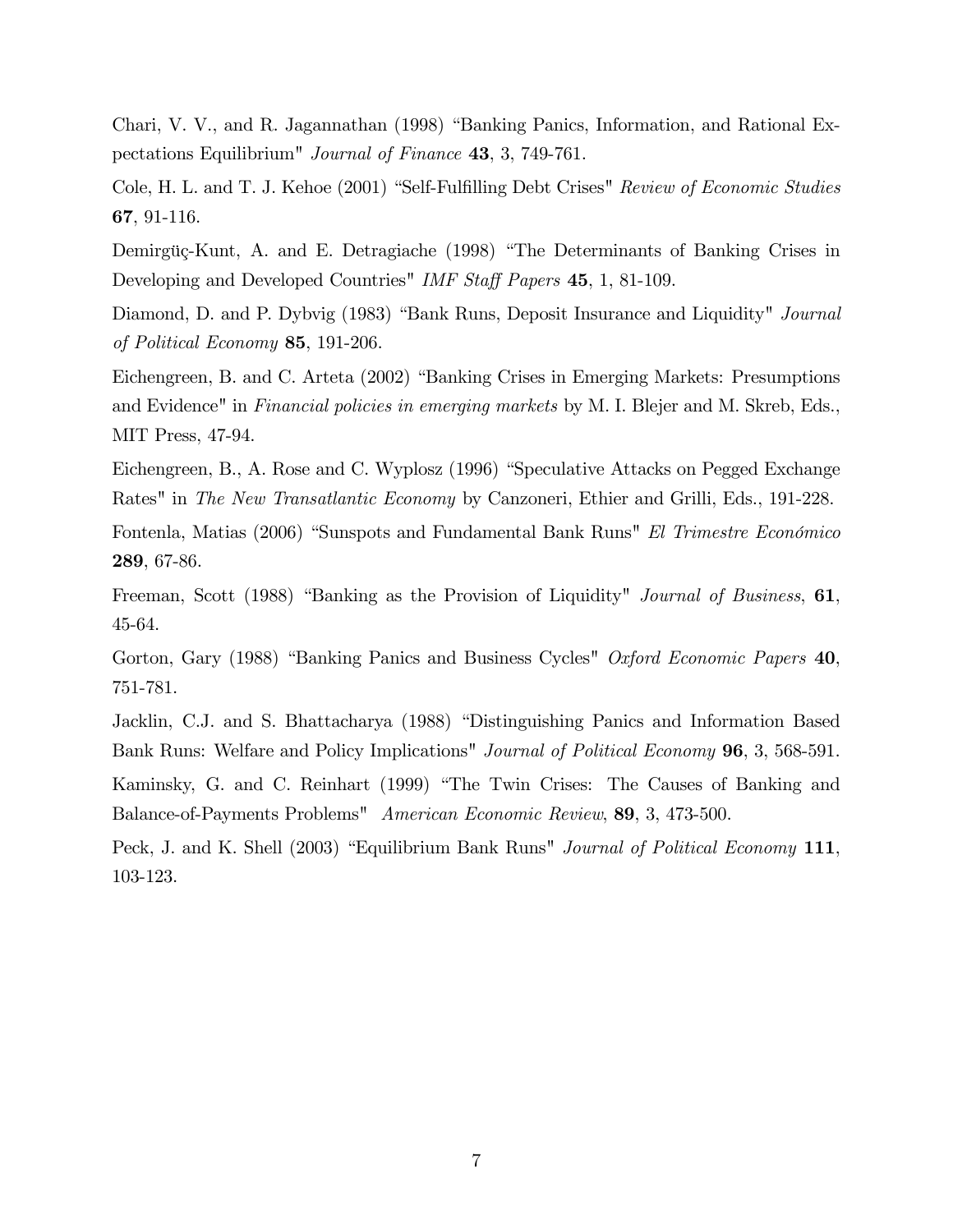| DP<br>0.1168806<br>0.1816134<br>0.1570966<br>0.1705798<br>0.17693<br>(0.104)<br>(0.266)<br>(0.098)<br>(0.106)<br>(0.144)<br>0.0436406<br>0.0537812<br>0.0382265<br>0.0428331<br>0.0457394<br>(0.095)<br>(0.056)<br>(0.018)<br>(0.052)<br>(0.044)<br>0.0057089<br>0.0058132<br>0.0051465<br>0.0058602<br>0.0055762<br>(0.009)<br>(0.027)<br>(0.010)<br>(0.016)<br>(0.015)<br>1.716014<br>1.703842<br>1.723896<br>1.634726<br>1.881389<br>(0.000)<br>(0.000)<br>(0.000)<br>(0.001)<br>(0.001)<br>0.0703162<br><b>GS</b><br>0.0509828<br>0.0222437<br>0.0504099<br>0.0287788<br>(0.119)<br>(0.254)<br>(0.613)<br>(0.570)<br>(0.257)<br>0.0226192<br>0.029232<br>0.0310086<br>0.0298204<br>0.0323952<br><b>ST</b><br>(0.239)<br>(0.102)<br>(0.082)<br>(0.098)<br>(0.080)<br>$-0.0000696$<br>$-0.0000498$<br><b>GNPP</b><br>$-0.000059$<br>$-0.0000674$<br>$-0.00005$<br>(0.672)<br>(0.593)<br>(0.535)<br>(0.544)<br>(0.652)<br>0.9189972<br>(0.031)<br>$-0.0540256$<br>(0.912)<br><b>FLE</b><br>$-0.1686768$<br>(0.747)<br><b>TT</b><br>$-0.8404238$<br>(0.616)<br>$\rm NI$<br>0.0099069<br>(0.020)<br><b>OEG</b><br>$-18.96226$<br>(0.238)<br>Obs.<br>657<br>653<br>621<br>657<br>657<br>42.25<br>46.68<br>42.12<br>40.15<br>49.88<br>0.0000<br>0.0000<br>0.0000<br>0.0000<br>0.0000<br>Pseudo $R^2$<br>0.1614<br>0.1784<br>0.1612<br>0.1593<br>0.1906<br>P-values in parenthesis; $DP =$ depreciation; $RM2 = M2$ /foreign reserves; $DMC =$ domestic credit<br>growth; FL=financial liberalization; GS=govt.surplus/GDP; ST=short-term debt/total debt; | <b>Variables</b> | (1) | (2) | (3) | (4) | (5) |  |  |
|--------------------------------------------------------------------------------------------------------------------------------------------------------------------------------------------------------------------------------------------------------------------------------------------------------------------------------------------------------------------------------------------------------------------------------------------------------------------------------------------------------------------------------------------------------------------------------------------------------------------------------------------------------------------------------------------------------------------------------------------------------------------------------------------------------------------------------------------------------------------------------------------------------------------------------------------------------------------------------------------------------------------------------------------------------------------------------------------------------------------------------------------------------------------------------------------------------------------------------------------------------------------------------------------------------------------------------------------------------------------------------------------------------------------------------------------------------------------------------------------------------------------------------------------------------|------------------|-----|-----|-----|-----|-----|--|--|
|                                                                                                                                                                                                                                                                                                                                                                                                                                                                                                                                                                                                                                                                                                                                                                                                                                                                                                                                                                                                                                                                                                                                                                                                                                                                                                                                                                                                                                                                                                                                                        |                  |     |     |     |     |     |  |  |
|                                                                                                                                                                                                                                                                                                                                                                                                                                                                                                                                                                                                                                                                                                                                                                                                                                                                                                                                                                                                                                                                                                                                                                                                                                                                                                                                                                                                                                                                                                                                                        |                  |     |     |     |     |     |  |  |
|                                                                                                                                                                                                                                                                                                                                                                                                                                                                                                                                                                                                                                                                                                                                                                                                                                                                                                                                                                                                                                                                                                                                                                                                                                                                                                                                                                                                                                                                                                                                                        | RM2              |     |     |     |     |     |  |  |
|                                                                                                                                                                                                                                                                                                                                                                                                                                                                                                                                                                                                                                                                                                                                                                                                                                                                                                                                                                                                                                                                                                                                                                                                                                                                                                                                                                                                                                                                                                                                                        |                  |     |     |     |     |     |  |  |
|                                                                                                                                                                                                                                                                                                                                                                                                                                                                                                                                                                                                                                                                                                                                                                                                                                                                                                                                                                                                                                                                                                                                                                                                                                                                                                                                                                                                                                                                                                                                                        | <b>DMC</b>       |     |     |     |     |     |  |  |
|                                                                                                                                                                                                                                                                                                                                                                                                                                                                                                                                                                                                                                                                                                                                                                                                                                                                                                                                                                                                                                                                                                                                                                                                                                                                                                                                                                                                                                                                                                                                                        |                  |     |     |     |     |     |  |  |
|                                                                                                                                                                                                                                                                                                                                                                                                                                                                                                                                                                                                                                                                                                                                                                                                                                                                                                                                                                                                                                                                                                                                                                                                                                                                                                                                                                                                                                                                                                                                                        | FL               |     |     |     |     |     |  |  |
|                                                                                                                                                                                                                                                                                                                                                                                                                                                                                                                                                                                                                                                                                                                                                                                                                                                                                                                                                                                                                                                                                                                                                                                                                                                                                                                                                                                                                                                                                                                                                        |                  |     |     |     |     |     |  |  |
|                                                                                                                                                                                                                                                                                                                                                                                                                                                                                                                                                                                                                                                                                                                                                                                                                                                                                                                                                                                                                                                                                                                                                                                                                                                                                                                                                                                                                                                                                                                                                        |                  |     |     |     |     |     |  |  |
|                                                                                                                                                                                                                                                                                                                                                                                                                                                                                                                                                                                                                                                                                                                                                                                                                                                                                                                                                                                                                                                                                                                                                                                                                                                                                                                                                                                                                                                                                                                                                        |                  |     |     |     |     |     |  |  |
|                                                                                                                                                                                                                                                                                                                                                                                                                                                                                                                                                                                                                                                                                                                                                                                                                                                                                                                                                                                                                                                                                                                                                                                                                                                                                                                                                                                                                                                                                                                                                        |                  |     |     |     |     |     |  |  |
|                                                                                                                                                                                                                                                                                                                                                                                                                                                                                                                                                                                                                                                                                                                                                                                                                                                                                                                                                                                                                                                                                                                                                                                                                                                                                                                                                                                                                                                                                                                                                        |                  |     |     |     |     |     |  |  |
|                                                                                                                                                                                                                                                                                                                                                                                                                                                                                                                                                                                                                                                                                                                                                                                                                                                                                                                                                                                                                                                                                                                                                                                                                                                                                                                                                                                                                                                                                                                                                        |                  |     |     |     |     |     |  |  |
|                                                                                                                                                                                                                                                                                                                                                                                                                                                                                                                                                                                                                                                                                                                                                                                                                                                                                                                                                                                                                                                                                                                                                                                                                                                                                                                                                                                                                                                                                                                                                        |                  |     |     |     |     |     |  |  |
|                                                                                                                                                                                                                                                                                                                                                                                                                                                                                                                                                                                                                                                                                                                                                                                                                                                                                                                                                                                                                                                                                                                                                                                                                                                                                                                                                                                                                                                                                                                                                        | MC               |     |     |     |     |     |  |  |
|                                                                                                                                                                                                                                                                                                                                                                                                                                                                                                                                                                                                                                                                                                                                                                                                                                                                                                                                                                                                                                                                                                                                                                                                                                                                                                                                                                                                                                                                                                                                                        |                  |     |     |     |     |     |  |  |
|                                                                                                                                                                                                                                                                                                                                                                                                                                                                                                                                                                                                                                                                                                                                                                                                                                                                                                                                                                                                                                                                                                                                                                                                                                                                                                                                                                                                                                                                                                                                                        | FE               |     |     |     |     |     |  |  |
|                                                                                                                                                                                                                                                                                                                                                                                                                                                                                                                                                                                                                                                                                                                                                                                                                                                                                                                                                                                                                                                                                                                                                                                                                                                                                                                                                                                                                                                                                                                                                        |                  |     |     |     |     |     |  |  |
|                                                                                                                                                                                                                                                                                                                                                                                                                                                                                                                                                                                                                                                                                                                                                                                                                                                                                                                                                                                                                                                                                                                                                                                                                                                                                                                                                                                                                                                                                                                                                        |                  |     |     |     |     |     |  |  |
|                                                                                                                                                                                                                                                                                                                                                                                                                                                                                                                                                                                                                                                                                                                                                                                                                                                                                                                                                                                                                                                                                                                                                                                                                                                                                                                                                                                                                                                                                                                                                        |                  |     |     |     |     |     |  |  |
|                                                                                                                                                                                                                                                                                                                                                                                                                                                                                                                                                                                                                                                                                                                                                                                                                                                                                                                                                                                                                                                                                                                                                                                                                                                                                                                                                                                                                                                                                                                                                        |                  |     |     |     |     |     |  |  |
|                                                                                                                                                                                                                                                                                                                                                                                                                                                                                                                                                                                                                                                                                                                                                                                                                                                                                                                                                                                                                                                                                                                                                                                                                                                                                                                                                                                                                                                                                                                                                        |                  |     |     |     |     |     |  |  |
|                                                                                                                                                                                                                                                                                                                                                                                                                                                                                                                                                                                                                                                                                                                                                                                                                                                                                                                                                                                                                                                                                                                                                                                                                                                                                                                                                                                                                                                                                                                                                        |                  |     |     |     |     |     |  |  |
|                                                                                                                                                                                                                                                                                                                                                                                                                                                                                                                                                                                                                                                                                                                                                                                                                                                                                                                                                                                                                                                                                                                                                                                                                                                                                                                                                                                                                                                                                                                                                        |                  |     |     |     |     |     |  |  |
|                                                                                                                                                                                                                                                                                                                                                                                                                                                                                                                                                                                                                                                                                                                                                                                                                                                                                                                                                                                                                                                                                                                                                                                                                                                                                                                                                                                                                                                                                                                                                        |                  |     |     |     |     |     |  |  |
|                                                                                                                                                                                                                                                                                                                                                                                                                                                                                                                                                                                                                                                                                                                                                                                                                                                                                                                                                                                                                                                                                                                                                                                                                                                                                                                                                                                                                                                                                                                                                        |                  |     |     |     |     |     |  |  |
|                                                                                                                                                                                                                                                                                                                                                                                                                                                                                                                                                                                                                                                                                                                                                                                                                                                                                                                                                                                                                                                                                                                                                                                                                                                                                                                                                                                                                                                                                                                                                        |                  |     |     |     |     |     |  |  |
|                                                                                                                                                                                                                                                                                                                                                                                                                                                                                                                                                                                                                                                                                                                                                                                                                                                                                                                                                                                                                                                                                                                                                                                                                                                                                                                                                                                                                                                                                                                                                        | LR $\chi^2$      |     |     |     |     |     |  |  |
|                                                                                                                                                                                                                                                                                                                                                                                                                                                                                                                                                                                                                                                                                                                                                                                                                                                                                                                                                                                                                                                                                                                                                                                                                                                                                                                                                                                                                                                                                                                                                        | Prob > $\chi^2$  |     |     |     |     |     |  |  |
|                                                                                                                                                                                                                                                                                                                                                                                                                                                                                                                                                                                                                                                                                                                                                                                                                                                                                                                                                                                                                                                                                                                                                                                                                                                                                                                                                                                                                                                                                                                                                        |                  |     |     |     |     |     |  |  |
|                                                                                                                                                                                                                                                                                                                                                                                                                                                                                                                                                                                                                                                                                                                                                                                                                                                                                                                                                                                                                                                                                                                                                                                                                                                                                                                                                                                                                                                                                                                                                        |                  |     |     |     |     |     |  |  |
|                                                                                                                                                                                                                                                                                                                                                                                                                                                                                                                                                                                                                                                                                                                                                                                                                                                                                                                                                                                                                                                                                                                                                                                                                                                                                                                                                                                                                                                                                                                                                        |                  |     |     |     |     |     |  |  |

Table 1: Banking Crises: Binomial Logit Regressions

GNPP=GNP per capita; MC=multicrisis; FE=fixed ex. rate; FLE= floating ex. rate  $\ensuremath{\mathsf{T}}\ensuremath{\mathsf{T}}$  = change terms trade;<br>  $\ensuremath{\mathsf{NI}}\xspace\ensuremath{=\xspace}$  north interest rate;<br>OEG=north GDP growth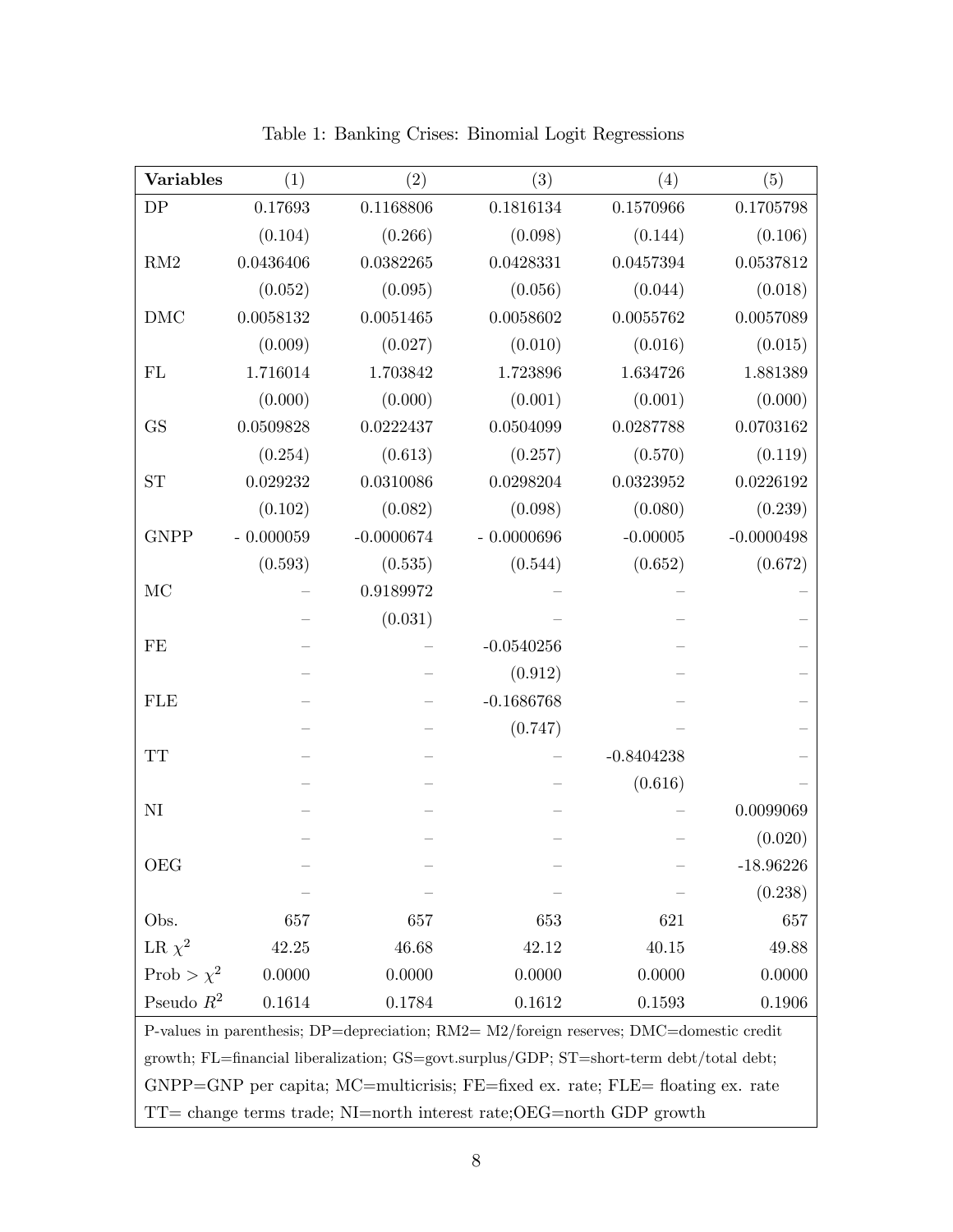|                                                                                                     | (1)                                                                                      |                                    | (2)       |                                                                      | (3)                   |                   |  |
|-----------------------------------------------------------------------------------------------------|------------------------------------------------------------------------------------------|------------------------------------|-----------|----------------------------------------------------------------------|-----------------------|-------------------|--|
| <b>Variables</b>                                                                                    | Self-Fulfilling                                                                          | $\label{p:1} \textbf{Fundamental}$ |           | $\pmb{\quad \text{Self-Fulfilling} \quad \quad \text{Fundamental} }$ | Self-Fulfilling       | $\bf Fundamental$ |  |
| DP                                                                                                  | $-1.073958$                                                                              | 0.4830678                          |           | $-1.120047$ 0.394626                                                 | $-1.146996$           | 0.5136561         |  |
|                                                                                                     | (0.330)                                                                                  | (0.013)                            | (0.299)   | (0.034)                                                              | (0.282)               | (0.011)           |  |
| $\mathrm{RM}2$                                                                                      | 0.092669                                                                                 | 0.0122651                          | 0.0919657 | 0.0077248                                                            | 0.0977948             | 0.0109191         |  |
|                                                                                                     | (0.003)                                                                                  | (0.747)                            | (0.003)   | $(0.840)$ $(0.003)$                                                  |                       | (0.771)           |  |
| DCG                                                                                                 | 0.0096085                                                                                | 0.0017656                          | 0.0088151 | 0.0014686                                                            | 0.009587              | 0.0017695         |  |
|                                                                                                     | (0.014)                                                                                  | (0.628)                            |           | $(0.031)$ $(0.700)$ $(0.019)$                                        |                       | (0.625)           |  |
| FL                                                                                                  | 1.678321                                                                                 | 1.416992                           |           | 1.549311 1.359341                                                    | 1.467096              | 1.624925          |  |
|                                                                                                     | (0.053)                                                                                  | (0.034)                            | (0.077)   | $(0.044)$ $(0.091)$                                                  |                       | (0.021)           |  |
| <b>GS</b>                                                                                           | 0.2319527                                                                                | $-0.0135162$                       | 0.1841148 |                                                                      | $-0.0356503$ 0.268821 | $-0.0129637$      |  |
|                                                                                                     | (0.037)                                                                                  | (0.800)                            | (0.111)   | (0.470)                                                              | (0.026)               | (0.818)           |  |
| ${\rm ST}$                                                                                          | 0.0557317                                                                                | $-0.0276998$                       | 0.0567809 | $-0.0306277$                                                         | 0.0611751             | $-0.0212404$      |  |
|                                                                                                     | (0.034)                                                                                  | (0.501)                            | (0.028)   | (0.472)                                                              | (0.030)               | (0.589)           |  |
| <b>GNPP</b>                                                                                         | 0.0000587                                                                                | $-0.0006295$                       | 0.0000812 | $-0.0006379$                                                         | 0.0000911             | $-0.0006398$      |  |
|                                                                                                     | (0.673)                                                                                  | (0.088)                            |           | $(0.559)$ $(0.077)$ $(0.570)$                                        |                       | (0.087)           |  |
| MC                                                                                                  |                                                                                          |                                    |           | $0.6748266$ 1.159765                                                 |                       |                   |  |
|                                                                                                     |                                                                                          |                                    |           | $(0.355)$ $(0.096)$                                                  |                       |                   |  |
| FE                                                                                                  |                                                                                          |                                    |           |                                                                      | 0.0245935             | 0.5116356         |  |
|                                                                                                     |                                                                                          |                                    |           |                                                                      | (0.978)               | (0.578)           |  |
| <b>FLE</b>                                                                                          |                                                                                          |                                    |           |                                                                      | 0.9928716             | $-0.1590694$      |  |
|                                                                                                     |                                                                                          |                                    |           |                                                                      | (0.270)               | (0.873)           |  |
| Obs.                                                                                                |                                                                                          | 650                                |           | 650                                                                  |                       | 646               |  |
| LR $\chi^2$                                                                                         |                                                                                          | 60.26                              |           | 63.56                                                                |                       | 62.64             |  |
| Prob > $\chi^2$                                                                                     |                                                                                          | 0.0000                             |           | 0.0000                                                               |                       | 0.0000            |  |
| Pseudo $R^2$                                                                                        |                                                                                          | 0.2369                             |           | 0.25                                                                 |                       | 0.2466            |  |
| Test Self-Fulfilling=Fundamentals                                                                   |                                                                                          |                                    |           |                                                                      |                       |                   |  |
| $\chi^2$                                                                                            |                                                                                          | 18.79                              |           | 18.82                                                                |                       | 19.72             |  |
| Prob > $\chi^2$                                                                                     |                                                                                          | 0.0089                             |           | 0.0158                                                               |                       | 0.0197            |  |
| P-values in parenthesis; $DP =$ depreciation; $RM2 = M2$ /foreign reserves; $DMC =$ domestic credit |                                                                                          |                                    |           |                                                                      |                       |                   |  |
|                                                                                                     | growth; FL=financial liberalization; GS=govt.surplus/GDP; ST=short-term debt/total debt; |                                    |           |                                                                      |                       |                   |  |
| GNPP=GNP per capita; MC=multicrisis; FE=fixed ex. rate; FLE= floating ex. rate                      |                                                                                          |                                    |           |                                                                      |                       |                   |  |

Table 2: Banking Crises Models 1-3: Multinomial Logit